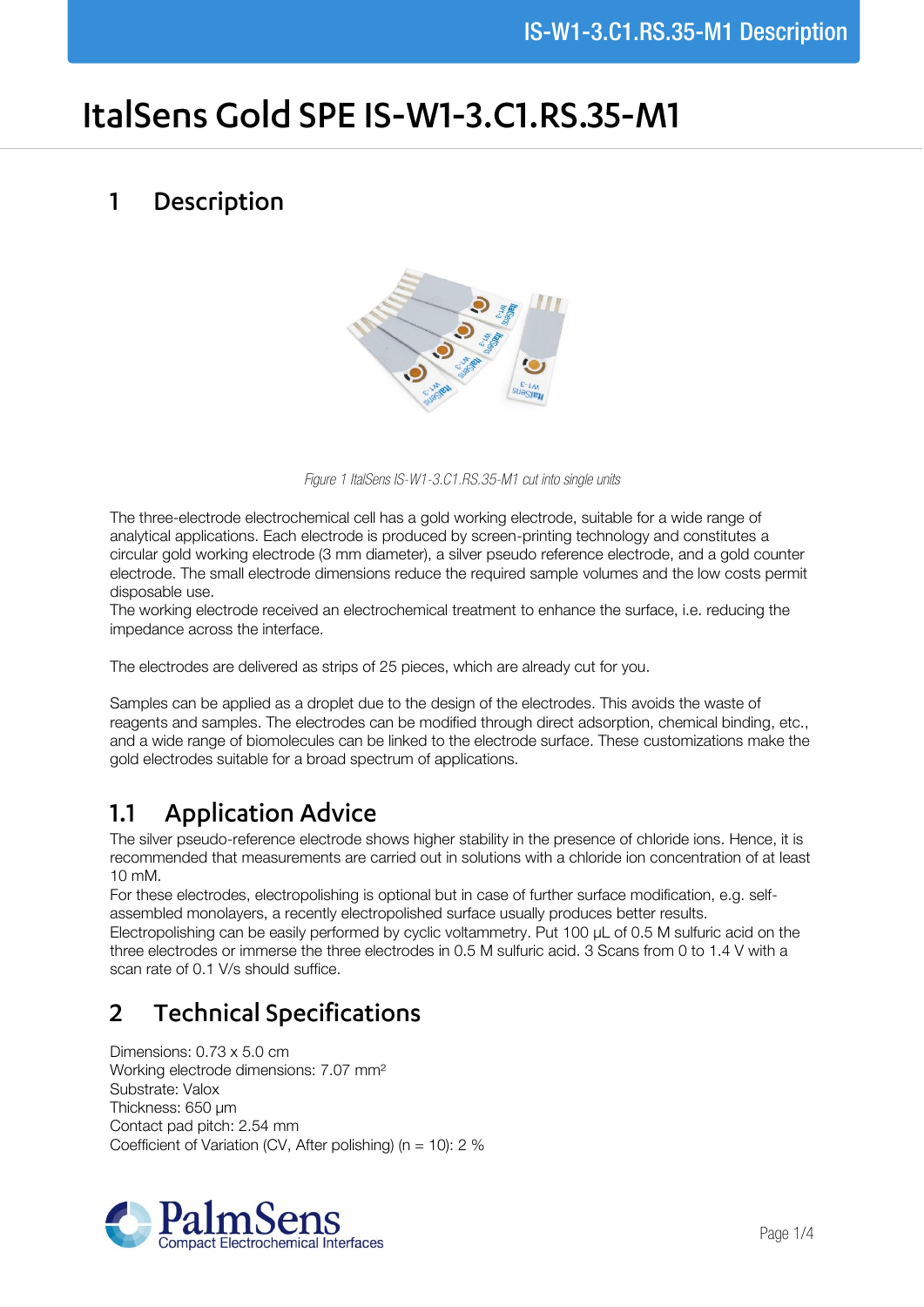#### $\overline{3}$ Measurements

## Electropolishing  $3.1$

All measurements were performed with a droplet of solution covering all three electrodes of the cell. The solution contained  $0.5$  M  $H<sub>2</sub>SO<sub>4</sub>$ .



*Figure 2 CV, IS-W1-3.C1.RS.35-M1, scan rate 0.1 V/s, E step 5 mV (not enhanced electrode in grey)*

# Cyclic Voltammogram  $3.2$

All measurements were performed with a droplet of solution covering all three electrodes of the cell. The solution contained 2.5 mM K<sub>3</sub>[Fe(CN)<sub>6</sub>], 2.5 mM K<sub>4</sub>[Fe(CN)<sub>6</sub>], and 0.1 M KCl.



*Figure 3 CV, IS-W1-3.C1.RS.35-M1, scan rate 0.1 V/s, E step 5 mV (not enhanced electrode in grey)*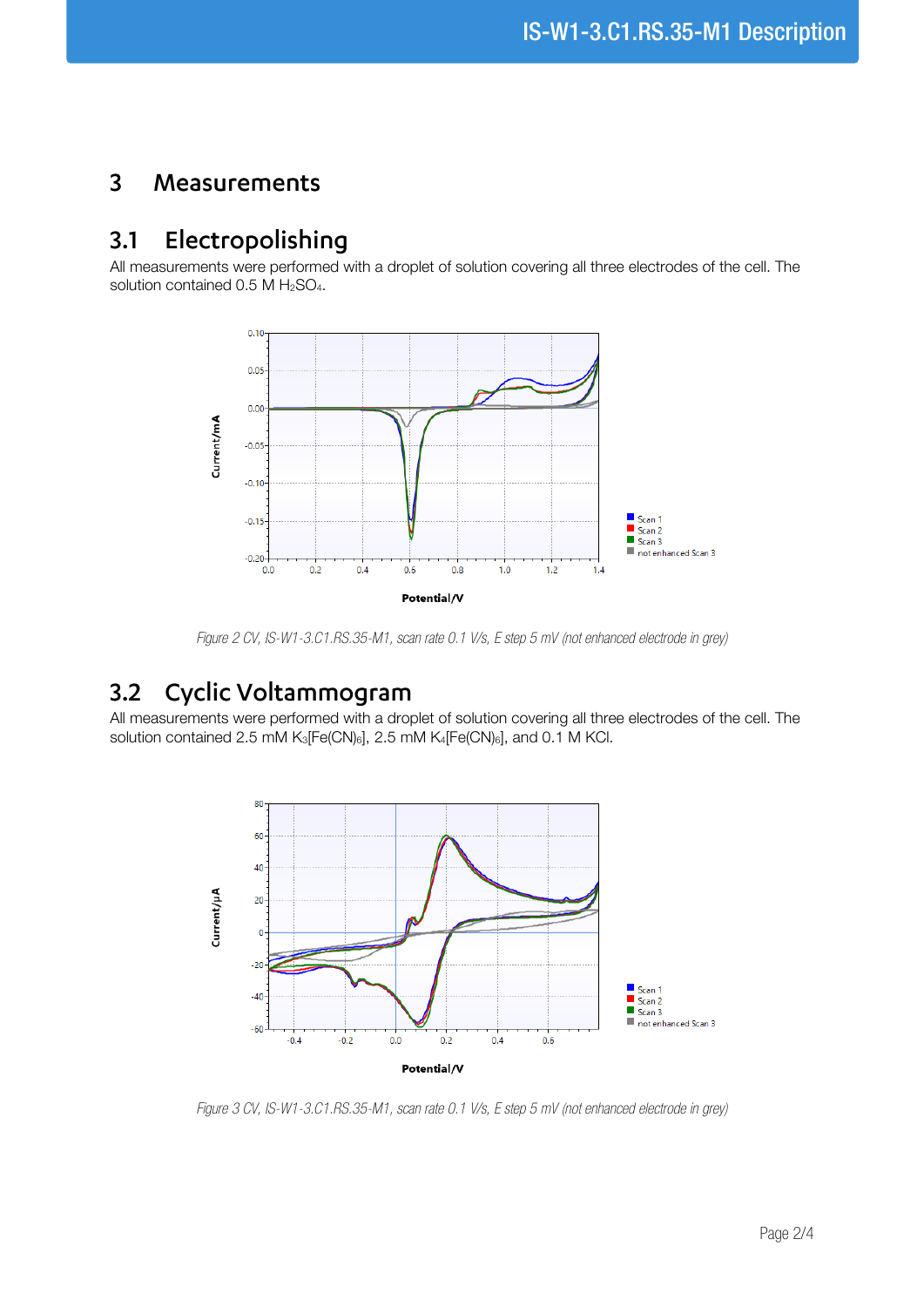

*Figure 4 CV, electropolished IS-W1-3.C1.RS.35-M1, scan rate 0.1 V/s, E step 5 mV (not enhanced electrode in grey)*

# Electrochemical Impedance Spectroscopy  $3.3$



*Figure 5 EIS, IS-W1-3.C1.RS.35-M1, E dc OCP, E ac 10 mV, frequency range 0.1 Hz to 1 MHz (not enhanced electrode in grey)*

After electropolishing the IS-W1-3.C1.RS.35-M1 show usually lower impedance.